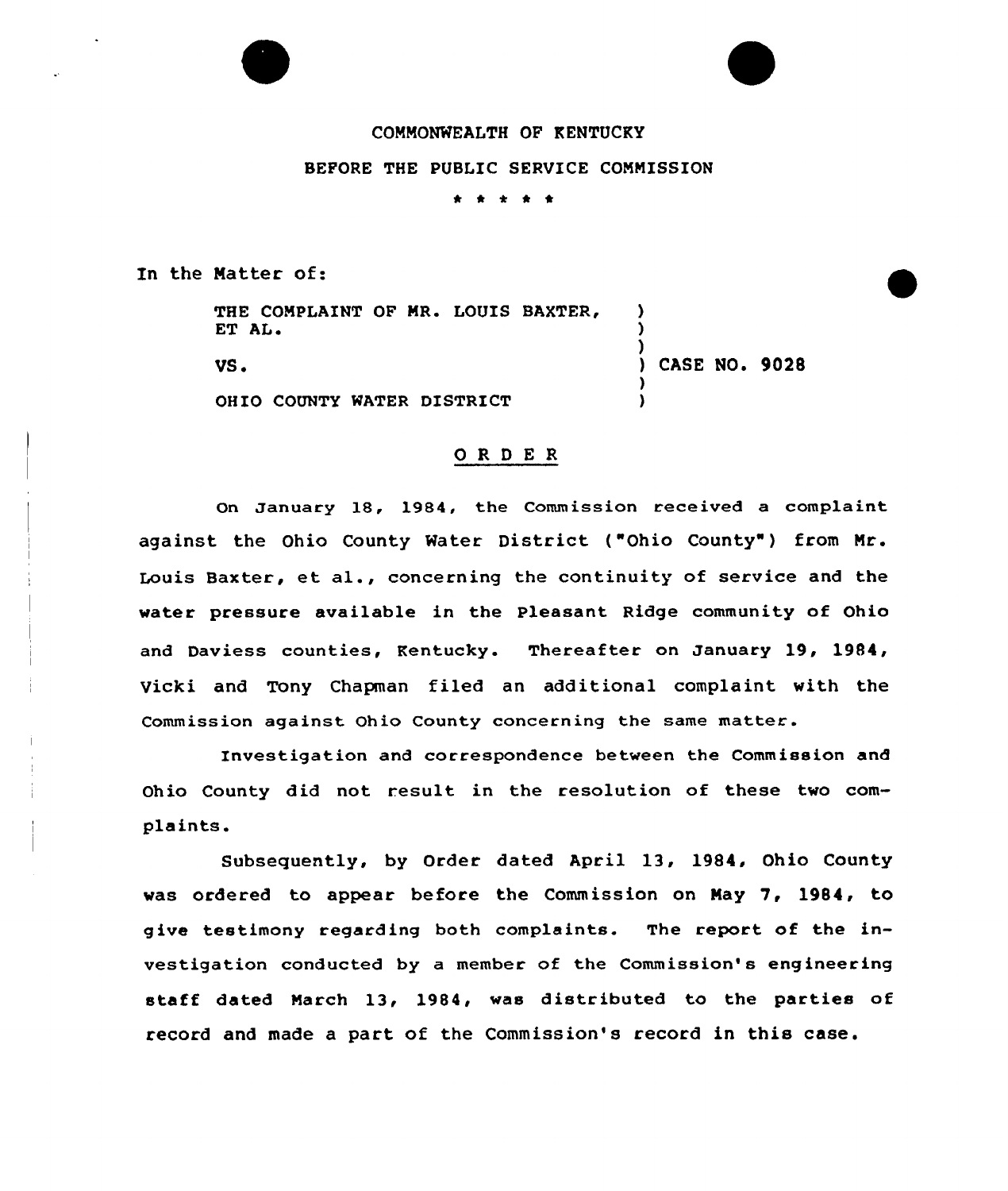The hearing was held as scheduled in the Commission's offices at Frankfort, Kentucky. The testimony and statements of Ernie Wallace, Paul Staples< Louis Baxter, Sam NcDowell and Jim Russell were entered in the record of the hearing. The information requested from Ohio County at the hearing has been filed with the Commission.

### **SUMMARY**

Mr . Ernie Wallace, treasurer of Ohio County, testified that Ohio County is aware of the water service problems in the Pleasant Ridge area of Ohio and Daviess counties. He stated that Ohio County had replaced pumps in the existing pump station that serves the area and had installed a new booster pump station to improve service from the existing pump station. Nr. Wallace also testified that Ohio County had applied to the Farmers Home Administration for <sup>a</sup> loan to construct improvements to its water system. In addition, Ohio County is investigating the feasibility of making <sup>a</sup> connection to the Southeast Daviess County Water District in order to supplement the water supply to Pleasant Ridge.

During the cross examination of Mr. Wallace it was pointed out that Ohio County had been without a chairman since February. Nr. Wallace answered that none of Ohio County's commissioners would accept the chairmanship of Ohio County's board.

### FINDING AND ORDERS

After considering the evidence of record and being advised, the Commission is of the opinion and finds thati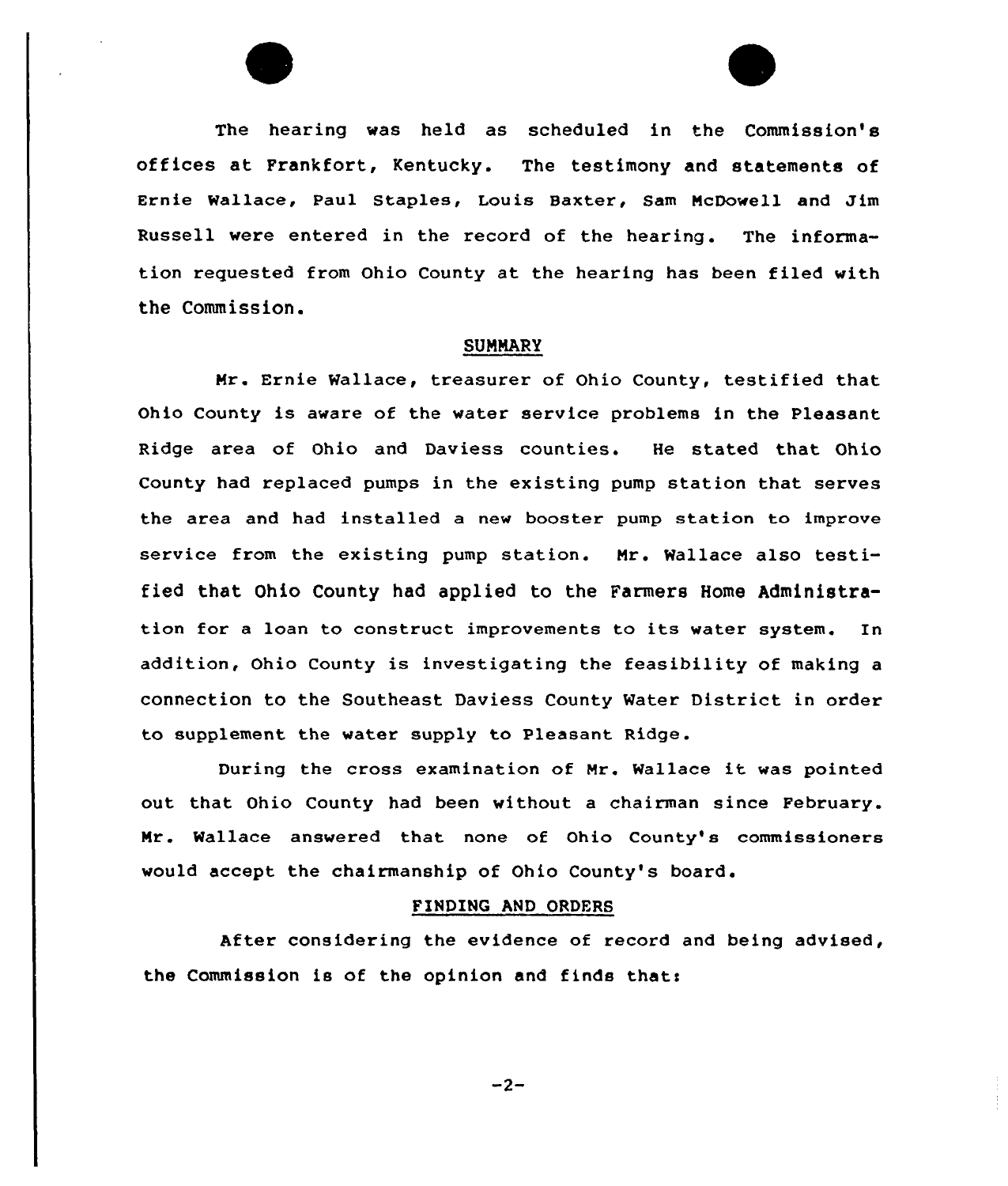

l. Ohio County should <sup>f</sup>ile with the Public Service Commission the name, address, and expiration date of the term of each of its commissioners within 30 days of the date of this Order .

2. Ohio County should immediately select one of its commissioners to be chairman and file with the Public Service Commission the name of the individual so designated within 30 days of the date of this Order.

3. Ohio County's service area boundary description is not suf ficient to delineate the exact limits of its service area in Daviess County. Ohio County should amend its service area boundary description in conformance with KRS 74.110 in order to adequately define the exact limits of its service area. Ohio County should file with this Commission a map showing the boundaries of its service area and <sup>a</sup> copy of each court order defining its boundaries within <sup>90</sup> days of the date of this Order.

4. <sup>A</sup> portion of Ohio County's water distribution system is at or near its operational limits and should be upgraded to provide adequate and reliable service to all present and future customers within its established territory.

5. Ohio County should immediately proceed to have a competent engineering consultant review its water distribution system and recommend improvements to promptly upgrade its service capabilities to the Pleasant Ridge area. Within 90 days of the date of this Order Ohio County should file with the Commission a copy

 $-3-$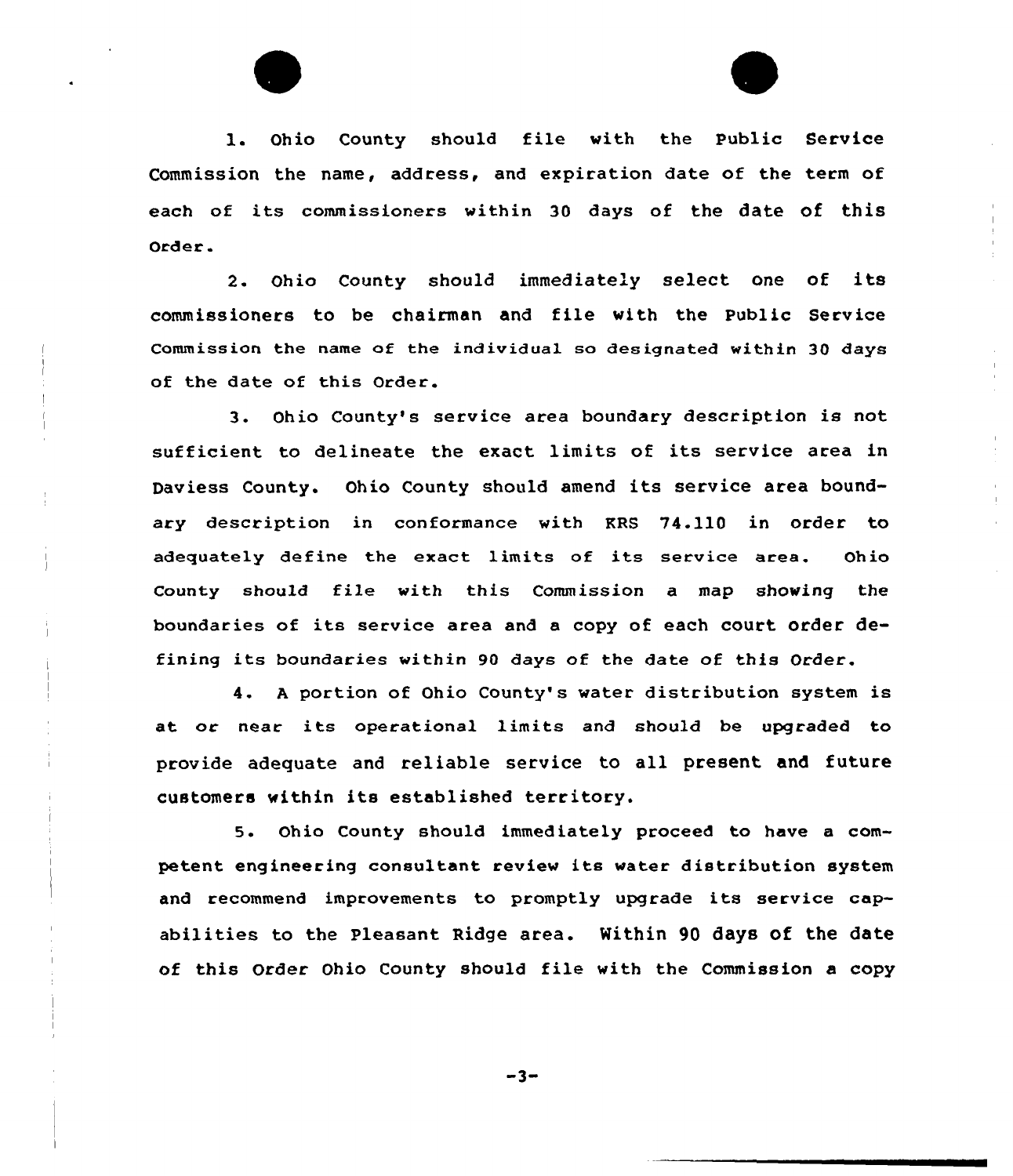



of the consultant's engineering report of his investigation and recommendations. Ohio County should also file a schedule of projected target dates for the completion of the improvements necessary to upgrade its water distribution system. This schedule should include all phases, from initial planning to actual completion and operation. Ohio County should also file quarterly reports with this Commission outlining the progress being made in meeting its target dates.

IT IS THEREFORE ORDERED that Ohio County shall file with this Commission the name, address, and expiration date of the term of each of its commissioners within 30 days of the date of this Order.

IT IS FURTHER ORDERED that Ohio County shall immediately select one of its commissioners to be chairman,and shall file with this Commission the name of the individual so designated within 30 days of the date of this Order.

IT IS FURTHER ORDERED that Ohio County shall amend its service area boundary in Daviess County in conformance with KRS 74.110 in order to define the exact limits of its service area within 90 days of the date of this Order. In addition, Ohio County shall file with this Commission a map showing the boundaries of its service area and <sup>a</sup> copy of each court order defining its boundaries within 90 days of the date of this Order.

IT IS FURTHER ORDERED that in accordance with finding number <sup>5</sup> Ohio County shall file with this Commission <sup>a</sup> copy of the consultant's engineering report of his investigation and recommendations within 90 days of the date of this Order. In addition,

 $-4-$